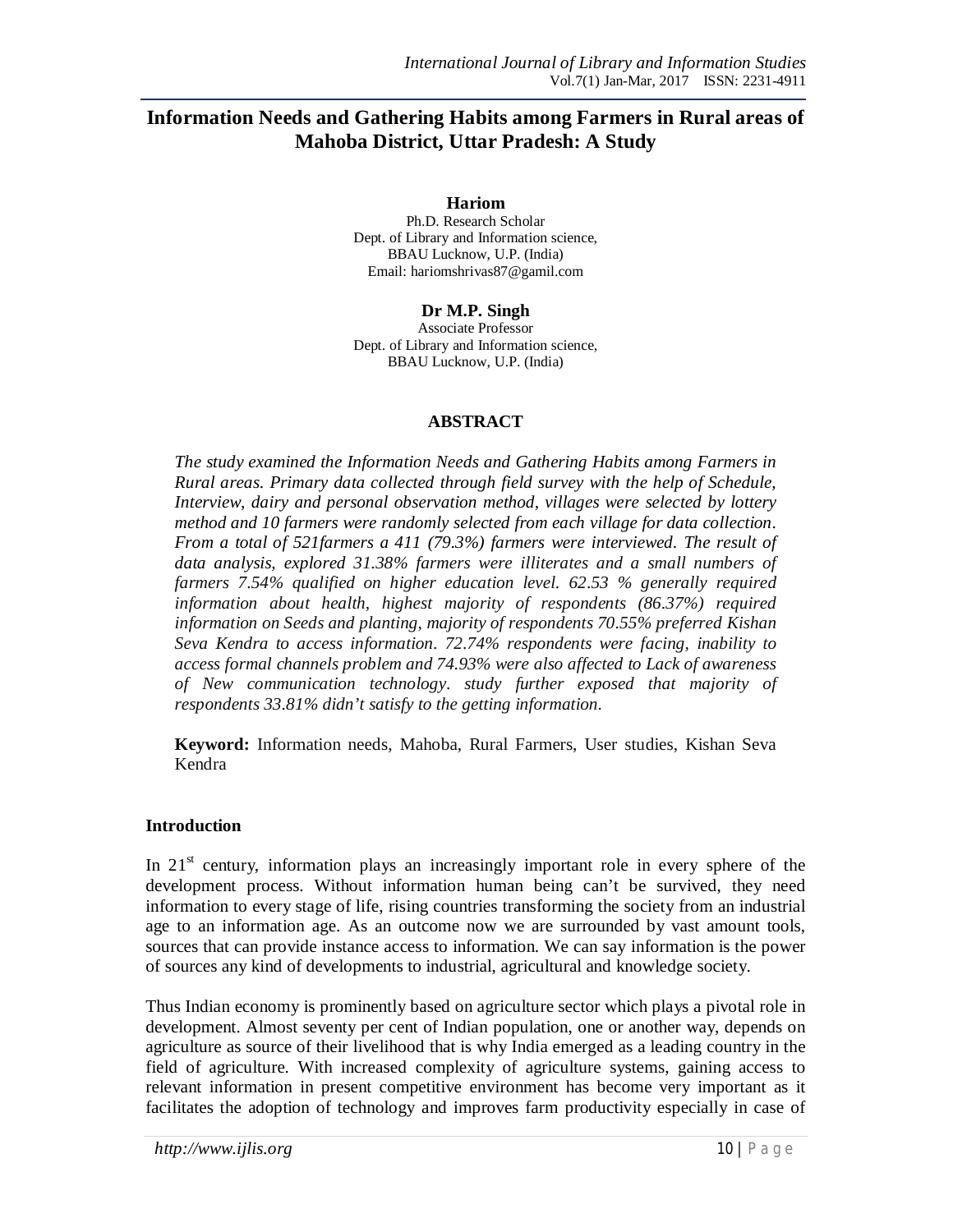marginal and small agricultural land holders. Prevailing market price, latest agriculture technologies and techniques of farming etc. influence the farmers and their capability to access relevant information related to it empowers them to take correct decision.

Although the mainstream economy of India is based on agriculture, most of the farmers working in this sector are not well educated, even they are not aware of the tools and techniques of modern agricultural system.

Information is now available in numerous sources and formats, such as printed text, television, videos, library databases, web sites, etc. Information literate person is one who can locate, select, analyse, evaluate, and use information for problem solving

This study aims at exploring the extent of the agricultural information literacy of farmers in Bangladesh with particular emphasis on the northern region of the country.

## **Objectives:**

- To identify the information needs of the farmers belonging to rural areas
- To examine the various sources information used by the farmers.
- To explore the purpose of gathering information
- To examine type of difficulty faced by the farmers in accessing the information.

## **Review of Literature**

An inadequate amount of works has been published on this topics "information needs and gathering habits among farmers during the last one decade in the India.

The significance of research and extension is further reiterated by Dulle (2000:121), who states that: "Information is one of the most important inputs for agricultural development … because of this; agricultural research results constitute an important knowledge base that should be made available to farmers for increased food production. Elly, Tumsifu & Silayo, Ephraem Epafra , (2013) Has determine information needs and sources of the rural farmers in Tanzania specifically from Iringa rural district. Survey method and interview techniques' used for primary data collection to various farmers. It has identified farmers' information needs as the need for information about crops and livestock husbandry, marketing information, funding options and value addition. Mwalukasa, 2013: examined assess sources of agricultural information used by farmers for climate change adaptation in the semi-arid areas, Semi-structured interviews were used to collect qualitative and quantitative data from varous farmers, and found major sources of information for farmers were predominantly local (neighbours and friends), followed by public extension services. Apart from radio and cell phones, advanced technologies (i.e. internet and e-mail) and printed materials were not used in the study area, despite their existence in the communities. Jimma, 2014, Studied entitled "The Role of Library and Information Services for Rural, Development: The Case of Ethiopia" rural area, such as school libraries and research libraries are lacking professional librarians. However, the current trend is showing that it is at a stage of compensatory growth or at exponential phase, because the past few years have seen good progress and still gaining momentum. The wise use of the services of the library and information science education in rural areas will provide the farming community with scientific knowhow and herald the formation of knowledge societies in Ethiopia. However, this can only be realized when information and knowledge are effectively shared for overall agricultural and rural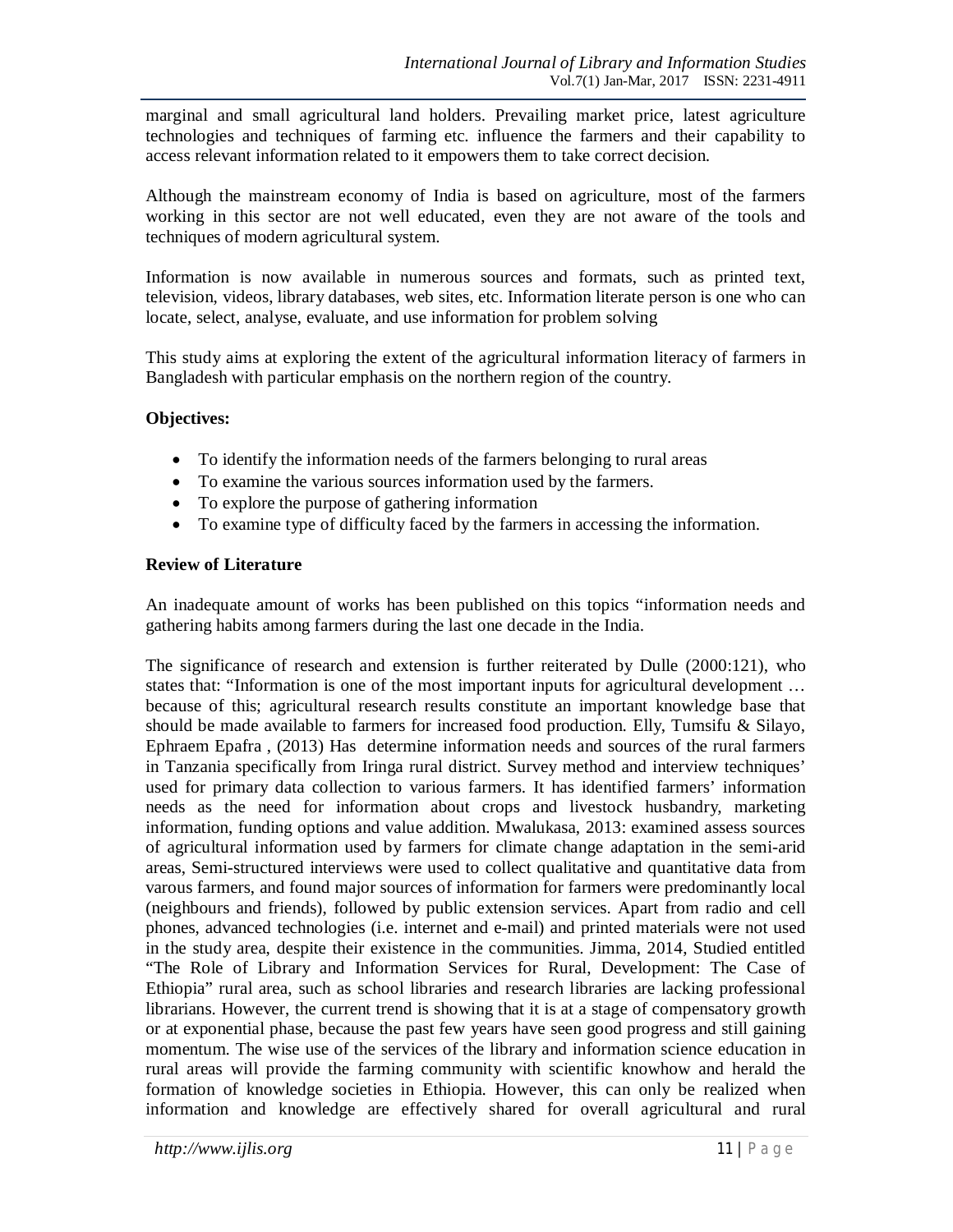development. Hasan, 2012 conducted a study, the projects and web-based agricultural information systems and services for the NARS users, overview of these projects including objectives and deliverables has been highlighted especially keeping in view of the current scenario of the NARS institutions. It further elaborates the rationale, mission and objectives of the projects, the methodologies, and work programs. It also shows the directions and outcomes of the projects. The long term positive deliverables of the projects have also been projected.

All these studies are far from indicating to the very nature of agricultural information needs mostly from a specific farming context. Thus, this study is set to uncover issues specific to the users' information need, sources retrieval, problems, factor affecting and opinion about centres of a rural location where the majority of the farmers exist in.

#### **Needs and significance of the study**

In this study researcher try to know types of information required by farmers, what's the main source they preferred to gather information? The major problems are factor effecting to farmers during information access, the degree of positive or negative feeling (opinion) of farmers towards the Information need of the farmers has attempted to know. The study suggests different ways to improve of agricultural information to development for the farmers in the rural areas under study.

## **Scope/Limitation of the Study**

The study covered only Mahoba District Uttar Pradesh of India. The study distinguishes on the basis of the education of the farmers.

## **Methodology**

In this study the Survey methods, interview, schedule, personal observation and dairy as tools used for data collection. 521 villages found at mahoba district Uttar Pradesh, out of above villages, only 52 villages were selected for data collection , with the helped of lottery method and 10 farmers were randomly selected from each village for sample. Open ended questions were used in interview schedule, educated persons and family members of farmers, personal interpretation and interview were used for filling schedules. Suggestion and others opinion related to study also have flexibility in schedule for farmers. 520 schedules distributed to the farmers, 411 farmers were responded. The responses of respondent are tabulated and descriptive analysis (percentage, charts) is done to present details about the farmer's

#### **Data analysis &Interpretation**

| Table 1 |                       |     |      |  |
|---------|-----------------------|-----|------|--|
| SL. No. | <b>Sample Size520</b> | No. | $\%$ |  |
|         | Responded             |     | 79.3 |  |
|         | Not Responded         | 109 | 20.7 |  |

## **Schedule Distributed**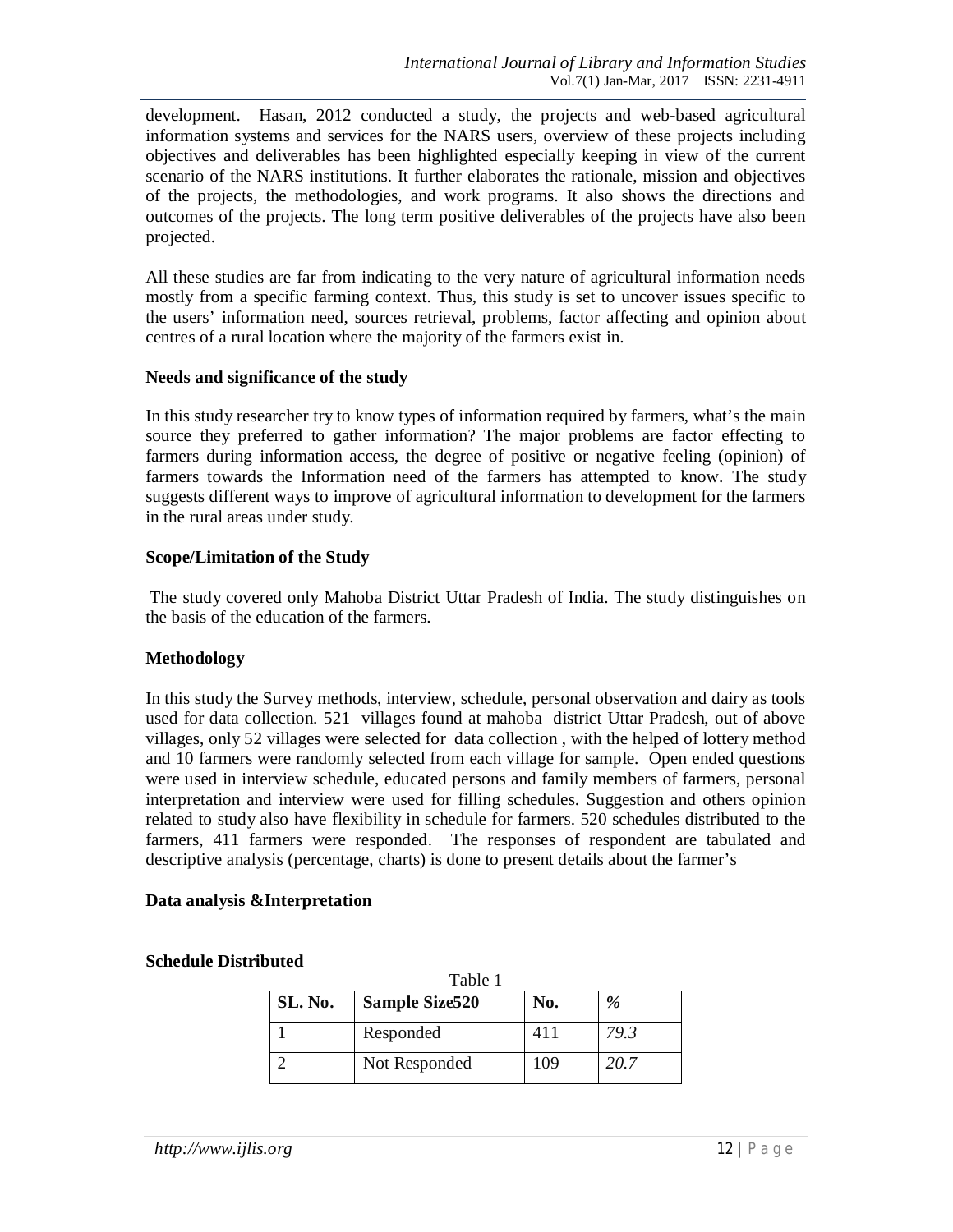The table 1 exhibit that farmer's response of different districts or his sub- division of Bundelkhand region. Due to large of the different districts, that's by districts divided in to sub- Division and 10 % villages selected from each Division through Random sampling under which two methods i.e. stratified sampling and lottery methods used for collecting the data from the outstanding population of farmers at each village that's why is not possible to cover to whole population, only 10 farmers randomly selected to the each selected villages.

| TUNIC<br>$\approx$ Octivity which is a substitute of the set of $\sim$ |        |     |       |  |
|------------------------------------------------------------------------|--------|-----|-------|--|
| SL. No                                                                 | Gender | No  | $\%$  |  |
|                                                                        | Male   | 398 | 96.83 |  |
|                                                                        | Female |     | 3.16  |  |

**Table – 2 Gender Wise Responses of Farmers**

Table 2 shows the respondents were required to indicate their gender. The study established that 398(96.83%) male at mahoba Districts and only 11 (1.82%) of respondents were female.

| SL. No | <b>Educational Status</b>         | No.   | $\%$  |
|--------|-----------------------------------|-------|-------|
|        | Primary to middle $(8th)$ schools |       |       |
|        | levels                            | 70    | 17.03 |
|        | Matric                            | 72    | 17.51 |
| 3      | Intermediate                      | 110   | 26.76 |
|        | Higher education (UG, PG)         | 31    | 7.54  |
|        | Illiterate                        | 1 2 G | 31.38 |

**Table-3 Educational status of the farmers.**

The table 3 distinguish about education status of different Districts. *Education* is the process of receiving or giving systematic instruction, especially at a primary, secondary and higher level. In this study found out 17.03% farmers qualified on primary or middle school levels, 26.76 % populations qualified on intermediates levels, nearest  $1/3^{rd}$  (31.38%) farmers were illiterates and a small numbers of farmers qualified on higher level.

## **Types of information required by Farmers.**

The Knowledge and information needs varied across the surveyed communities of different farmers of rural areas, at different district of Bundelkhand region. The information and knowledge needs categories in to general and special (regarding agriculture).

|        | Table-4 Dasic /General Information and Knowledge required. |     |               |  |
|--------|------------------------------------------------------------|-----|---------------|--|
| SL. No | General information required                               | No. | $\frac{0}{0}$ |  |
|        | News & general knowledge                                   | 214 | 52.06         |  |
|        | Carrier guidance/job oriented information                  | 65  | 15.81         |  |
|        | Education                                                  | 179 | 43.55         |  |
|        | Health                                                     | 257 | 62.53         |  |
|        | Any others                                                 | 46  | 11.19         |  |

**Table-4Basic /General information and knowledge required.**

The above table 4 indicates about the general information and knowledge requirements/needs of rural farmers , it was related to News & general Knowledge, carrier guidance / job employment, entertainment, health and any others whatever required by them,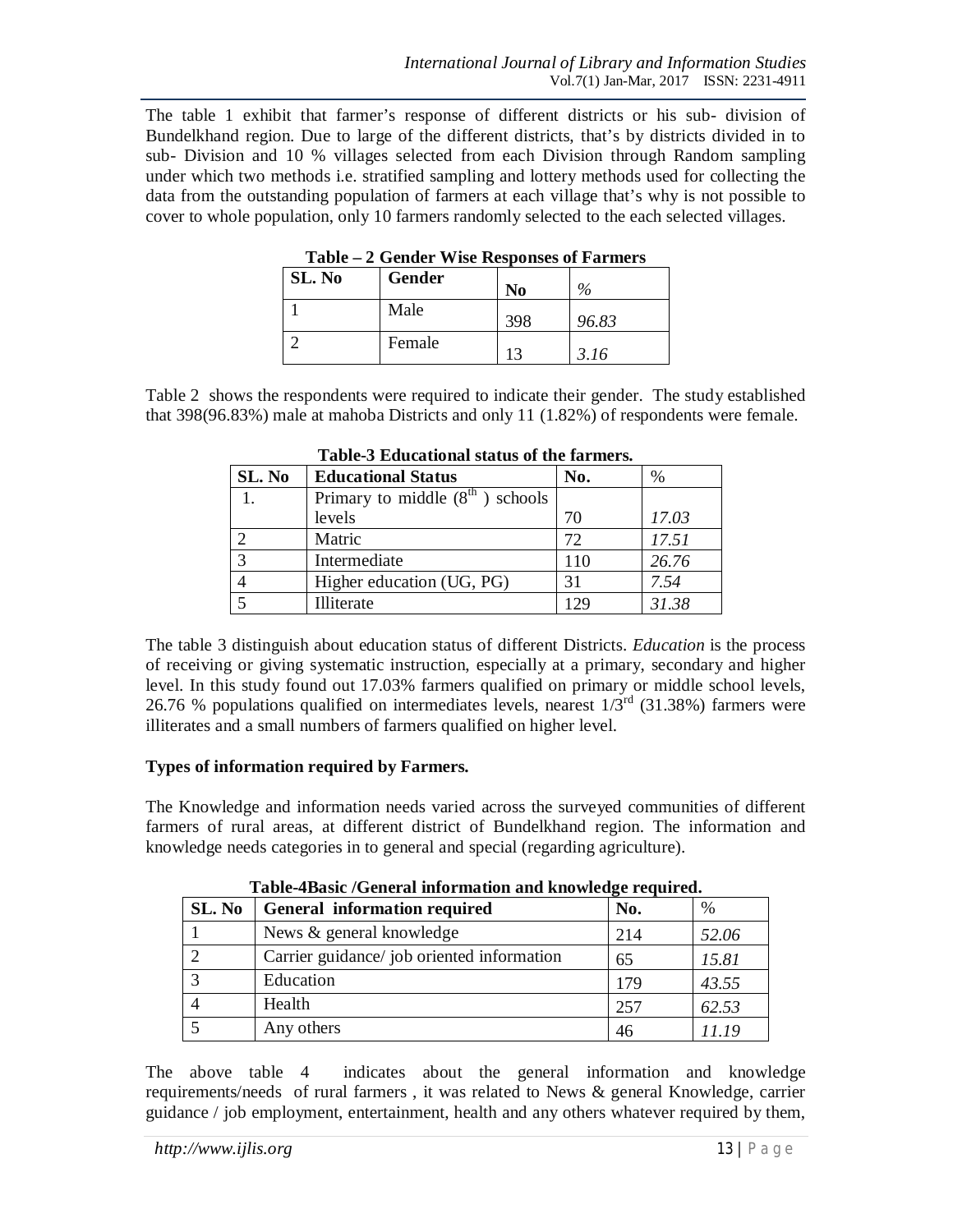the study found out that's maximum respondents of farmers 62.53 % generally required information about health, followed by news &general knowledge (52.06%) and education (43.55%). While, 15.81% of respondent required generally Carrier guidance/ job employment information and 11.19% respondent said to any others information that's they were required in his/ her day to day life.

| SL. No | <b>Information Required to Agriculture</b>                      | No. | $\%$  |
|--------|-----------------------------------------------------------------|-----|-------|
| 1.     | Regarding to Modern Cultivation System                          | 185 | 45.01 |
| 2.     | Regarding to Seeds and Plants                                   | 355 | 86.37 |
| 3.     | Regarding<br><b>Diseases</b><br>Pest<br>to<br>and<br>Management | 267 | 64.96 |
| 4.     | Regarding to Manure<br>Fertilizer<br>and<br>Management          | 193 | 46.95 |
| 5.     | Regarding to Weather information                                | 207 | 50.36 |
| 6.     | Regarding to Soil and water Conservation                        | 183 | 44.52 |
| 7.     | Regarding to Government Schemes on<br>Agriculture               | 222 | 54.01 |
| 8.     | Regarding to Market price on crops                              | 119 | 28.95 |
| 9.     | Regarding to Storage of Crops                                   | 205 | 49.87 |
| 10.    | Any others                                                      | 20  | 4.86  |

**Table- 5 Information Required Regarding to Agriculture.**

The above table 5 shows that type of their information needs on agriculture, varied across the surveyed communities of rural area at different districts of Bundelkhand region. The study examined that a highest majority of respondents (86.37%) required information on Seeds and planting, a good majority of respondents required on diseases and pest management (64.96%).While, 54.01% respondents required information on Government Schemes, followed by weather information (50.36) and crop storage (49.87%). Less than half majority of respondent required information on Manure and Fertilizer (46.95%), Modern Cultivation System (45.01%) and a very short majority of respondent (4.86%) said that they needs to others information regarding to agriculture.

#### **Type of information sources Preferred by farmers.**

The study investigated the various sources of agriculture information that are accessed by farmers of Bundelkhand region U.P. The sources categorized in tow category government and personal.

| SL. No. | <b>Sources</b>                     | No. | %     |
|---------|------------------------------------|-----|-------|
|         | Kishan sevakendra                  | 290 | 70.55 |
|         | Manufacture technical Specialist   | 131 | 31.87 |
| 3.      | Public Information centres         | 165 | 40.14 |
|         | Library                            | 141 | 34.30 |
| 5.      | Professional colleges / university | 152 | 36.98 |
| 6.      | Agriculture scientist              | 138 | 33.57 |
|         | Farmer meeting                     | 22i | 53.77 |

**Table- 6 Government sources preferred**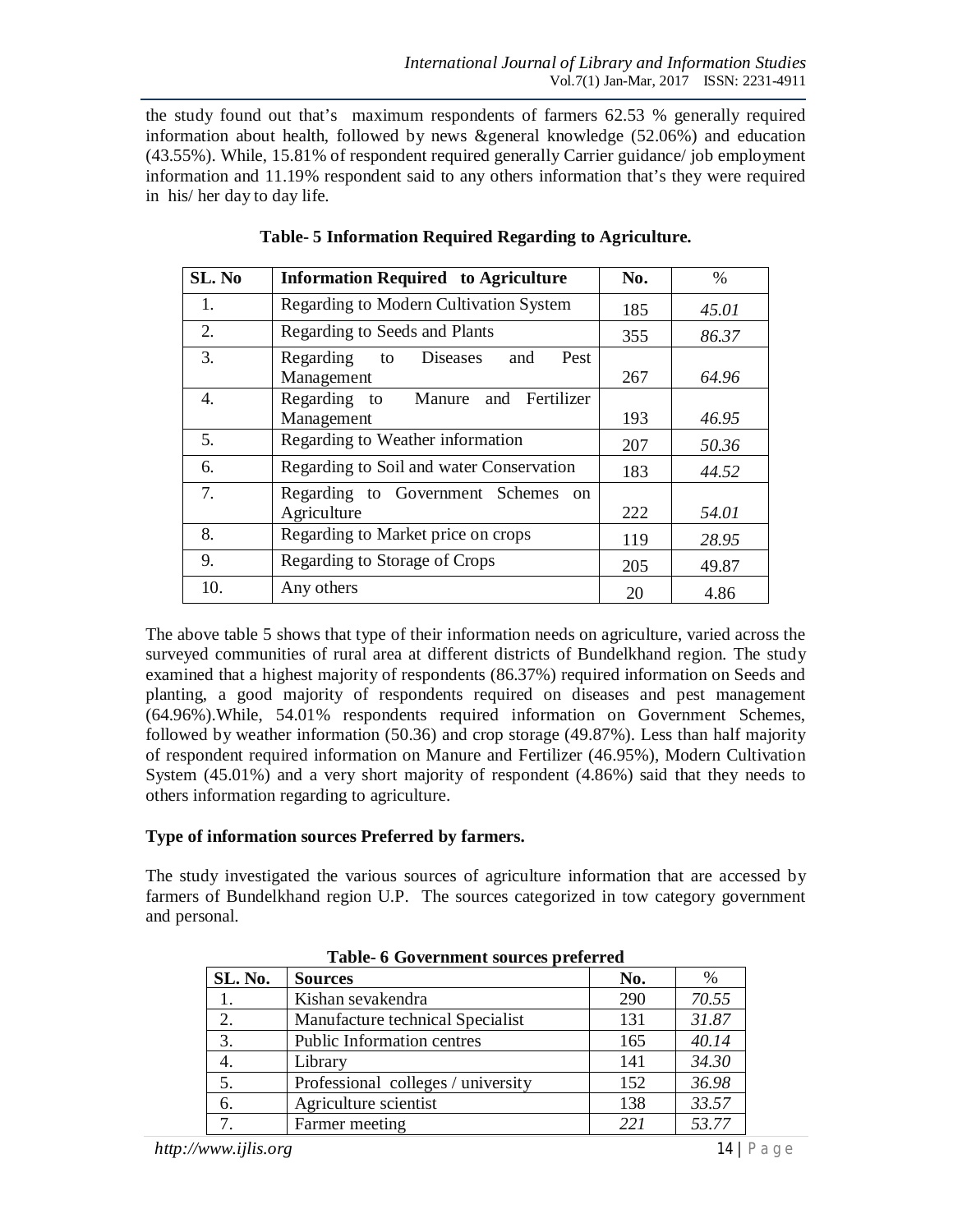*International Journal of Library and Information Studies* Vol.7(1) Jan-Mar, 2017 ISSN: 2231-4911

|     | Kishan Mitra                  | 139 | 33.81 |
|-----|-------------------------------|-----|-------|
|     | Demonstration                 | 53  | 12.89 |
| 10. | Kishan Call Centre            | 174 | 42.33 |
|     | Extensions agents bank / NGOs | 153 | 37.22 |
|     | Any other                     | 113 | 2749  |

In above table the result reveals that of the various sources used for information access by the farmers of rural areas of Bundelkhand region. the study reveals highest majority of respondents preferred also Kishan Sevakendra (70.55%) followed by farmer meeting (53.77%). While less than half majority of respondents preferred to Kishan call centre (42.33%), public information centre (40.14%). The study further reveals that above one third majority respondent preferred to extension agent of Bank/ NGOs/ and Ag. office (37.22%), professional college and university (36.98%), library (34.30%), and Kishan mitra (33.81%). while, only 12.75 % respondent were preferred to demonstration for access information.

**Table- 7 Personal Sources preferred by farmers for information access in districts (Bundelkhand Region, U.P.)**

| SL. No. | <b>Sources</b>                           | No. | $\%$  |
|---------|------------------------------------------|-----|-------|
| 1.      | <b>Books</b>                             | 210 | 51.09 |
| 2.      | Newspaper                                | 249 | 60.58 |
| 3.      | Magazine                                 | 159 | 38.68 |
| 4.      | Leaf Let Brochures/ Poster               | 213 | 51.82 |
| 5.      | Neighbours Farmers / Friends             | 339 | 82.48 |
| 6.      | T.V                                      | 231 | 56.20 |
| 7.      | Local Dealer, Sales and Technical People | 232 | 56.44 |
| 8.      | Mobile and cell Phone                    | 148 | 36.   |
| 9.      | Radio                                    | 127 | 30.9  |
| 10.     | Community leader                         | 184 | 44.76 |
| 11.     | Any other (please specify)               | 125 | 30.41 |

At Mahoba District the study found out Neighbours Farmers /Friends (82.48%) source were highly used to agricultural information, followed by newspaper (60.58%), Local Dealer, Sales and Technical Peoples (56.44%) and T.V (56.20%). While, a good majority of respondents were using leaflet brochures/ posters (51.82%), books (51.09%) and very short majority respondents were using magazine (38.68%), mobile / cell phone (36%), radio (30.9%) and 30.41% respondents were indicating to others sources like relatives, doctors teachers etc.

| SL. No | <b>Sources</b>            | No. | %     |
|--------|---------------------------|-----|-------|
|        | Newspaper                 | 296 | 72.01 |
| 2.     | Radio                     | 116 | 28.22 |
| 3.     | T.V.                      | 261 | 63.50 |
|        | Library                   | 42  | 10.21 |
| 5.     | Kishan Seva Kendra        | 143 | 34.79 |
| 6.     | Public Information centre | 117 | 28.46 |
|        | Any other                 | 37  |       |

**Table-8 Farmers updated themselves with the help of different media.**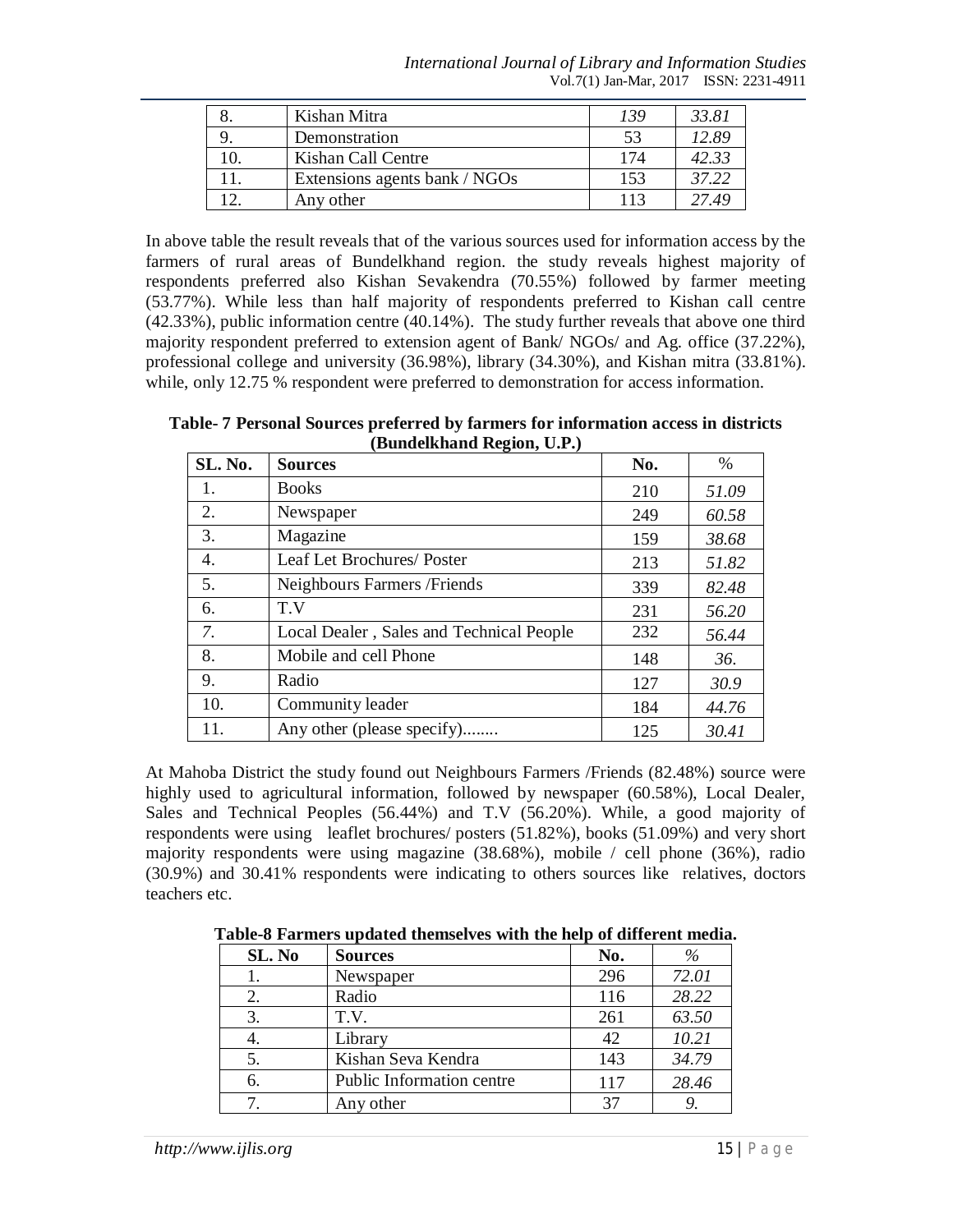Update means the latest information about something, the time to time various update information comes in agriculture field, in this study try to know, how was the rural famers keep update himself, the study also found out high respondent were updated to newspaper (72.01) and T.V. (63.50%), while respondents were moderately updated to Kishan sevakendra (34.79%) public information centre (28.46%) and Radio (28.22%). A low respondents were updated to library (10.21%) and 9% respondent said to others.

| Table-7 Nature of hilorination Treferred by the farmers. |                              |     |       |
|----------------------------------------------------------|------------------------------|-----|-------|
| SL. No.                                                  | <b>Nature of Information</b> | No. |       |
|                                                          | Print                        | 193 | 46.95 |
| 2.                                                       | Audio                        | 353 | 85.88 |
|                                                          | Video                        | 117 | 28.46 |
|                                                          | Verbal                       | 172 | 41.84 |
|                                                          | Any others                   |     | 6.56  |

**Table-9 Nature of information Preferred by the farmers.**

The above table-9 discussed about the nature of information preferred by rural farmers, now a day's information published in various forms/ nature and communicate through various channels in society. The study also examined high respondents (85.86%) wished information in audio form, followed by print (46.95%). While 28.46% respondent preferred to Video form and a few respondents (6.56%) preferred to others form of information.

| SL. No. | Purposes                                          | No. | %     |
|---------|---------------------------------------------------|-----|-------|
| 1.      | advancement of primary<br>production<br>of<br>For |     |       |
|         | agriculture                                       | 360 | 87.59 |
| 2.      | To produce Quality product and Product planning   | 250 | 60.82 |
| 3.      | To develop community education                    | 89  | 21.65 |
| 4.      | To achieve Sustainable Agriculture                | 94  | 22.87 |
| 5.      | To facing natural disaster problems               | 209 | 50.85 |
| 6.      | For marketing agriculture product                 | 202 | 49.14 |
| 7.      | To control pest                                   | 251 | 61.07 |
| 8.      | To know the Government scheme and policies        |     |       |
|         |                                                   | 95  | 23.11 |
| 9.      | Any other (please specify)                        | 33  | 8.02  |

**Table-10 Purpose of information gathering of Farmers**

The table-10 showed that about various Purposes of Information need and gathering habits among farmers at rural area of different districts. In this study, it was observed that highly respondent of the farmers 87.59% were need information for advancement of primary production of agriculture, followed by control pest (61.07%) and produce Quality product and Product planning (60.82%). While, few majority respondents were gathered information to achieve Sustainable Agriculture (22.87%), develop community education (21.65%) and 8.02 % of the respondent said to other purposes.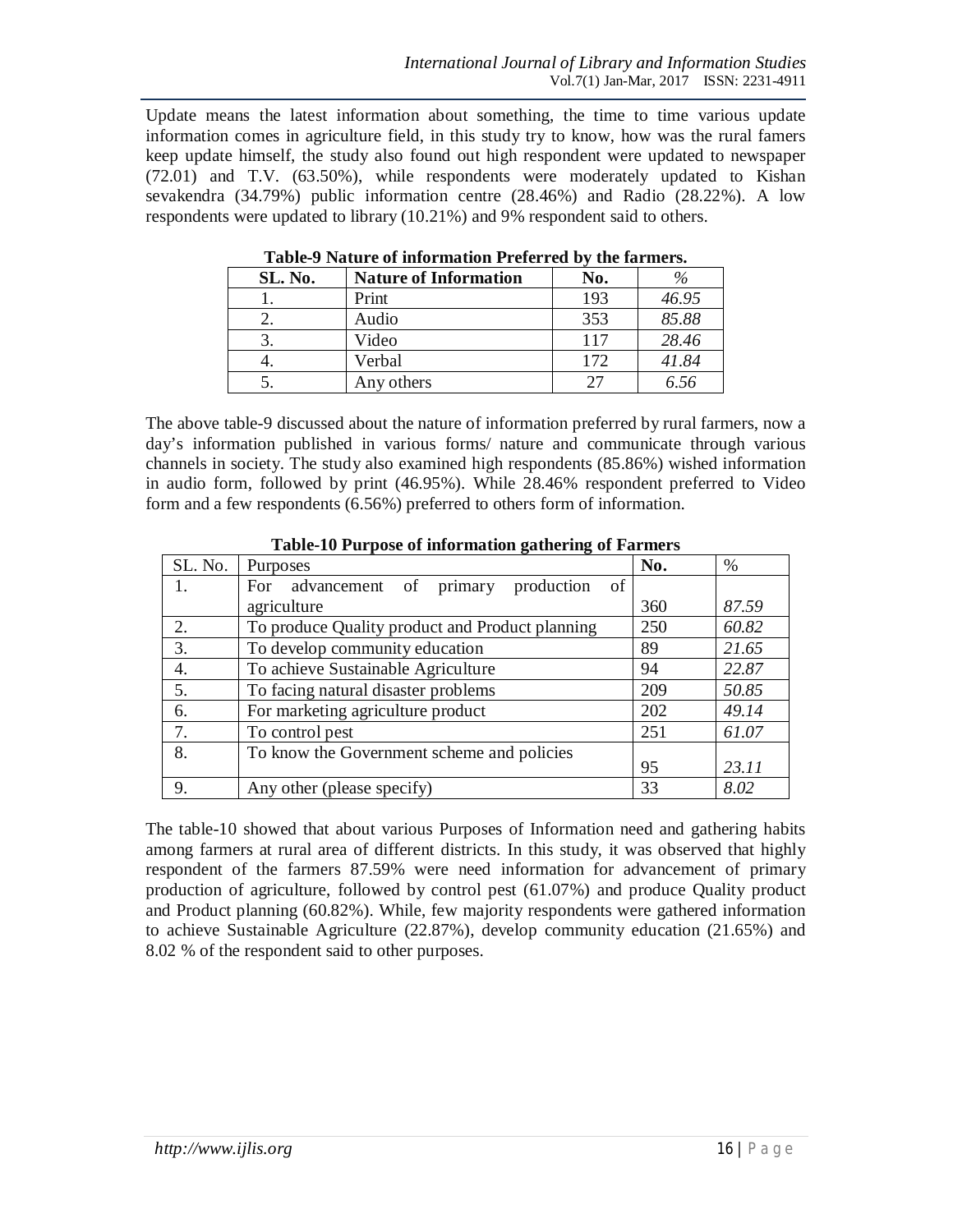| SL. No | <b>Problems</b>                                    | No. | $\frac{0}{0}$ |
|--------|----------------------------------------------------|-----|---------------|
| 1.     | Inability<br>to access formal channel<br>and       |     |               |
|        | sources                                            | 299 | 72.74         |
| 2.     | Inadequate transport facility                      | 133 | 32.36         |
| 3.     | Regular Inaccessibility of NGOs at<br>rural        |     |               |
|        | area                                               | 214 | 52.06         |
| 4.     | unreliability<br>of<br>availability<br>and<br>Poor |     |               |
|        | information                                        | 163 | 39.65         |
| 5.     | Ignorance of Govt. responsibility                  | 241 | 58.63         |
| 6.     | Lack of proper electricity                         | 95  | 23.11         |
| 7.     | Information Telecast on radio and TV always        |     |               |
|        | on odd hour                                        | 200 | 48.66         |
| 8.     | Any others                                         | 30  | 7.29          |

| Table-11 Problems Faced by the farmers during information search and gathering. |  |  |  |  |  |
|---------------------------------------------------------------------------------|--|--|--|--|--|
|                                                                                 |  |  |  |  |  |

However these rural farmers have been facing many problems and challenges during information search from various sources and channels at different district of Bundelkhand region up. Which lead to low output in production and sustainability? These include, but are not limited to, the study observed that. high majority of respondent 72.74% were facing, inability to access formal channels, followed by ignorance of Govt. responsibility (58.63%), the study further found 32.36% of respondent were facing Inadequate transport facility and a least majority of respondent 23.11 were facing lack of proper electricity at the rural area .

| SL No. | <b>Factors</b>                                     | No. | $\%$  |
|--------|----------------------------------------------------|-----|-------|
| 1.     | Long distance to the Information centres           | 236 | 57.42 |
| 2.     | Low education level and illiteracy                 | 153 | 37.22 |
| 3.     | Lack of awareness about New communication          |     |       |
|        | technology                                         | 308 | 74.93 |
| 4.     | Lack of Library and Difft. information centres     | 270 | 65.69 |
| 5.     | Weak/ poor Govt. policy about information          |     |       |
|        | dissemination                                      | 169 | 41.11 |
| 6.     | Lack of awareness about new sources of information | 214 | 52.06 |
| 7.     | Lack of proper guide line                          | 288 | 70.07 |
| 8.     | Information gap between farmers and information    |     |       |
|        | officers                                           | 160 | 38.92 |
| 9.     | Any others                                         | 18  | 4.37  |

**Table-12 Factors affected during information gathering**

The table identify to the factors affect to the farmers when gathering information to various sources, the respondents were asked to state the factors they encountered while gather information and the factors were stated as follows; most of respondent 74.93% were also facing to Lack of awareness of New communication technology, followed by lack of proper guide line (70.07%) and lack of library and information centre (65.69%).While, 37.22 % of respondents were affecting to the low education level and illiteracy in rural areas**.**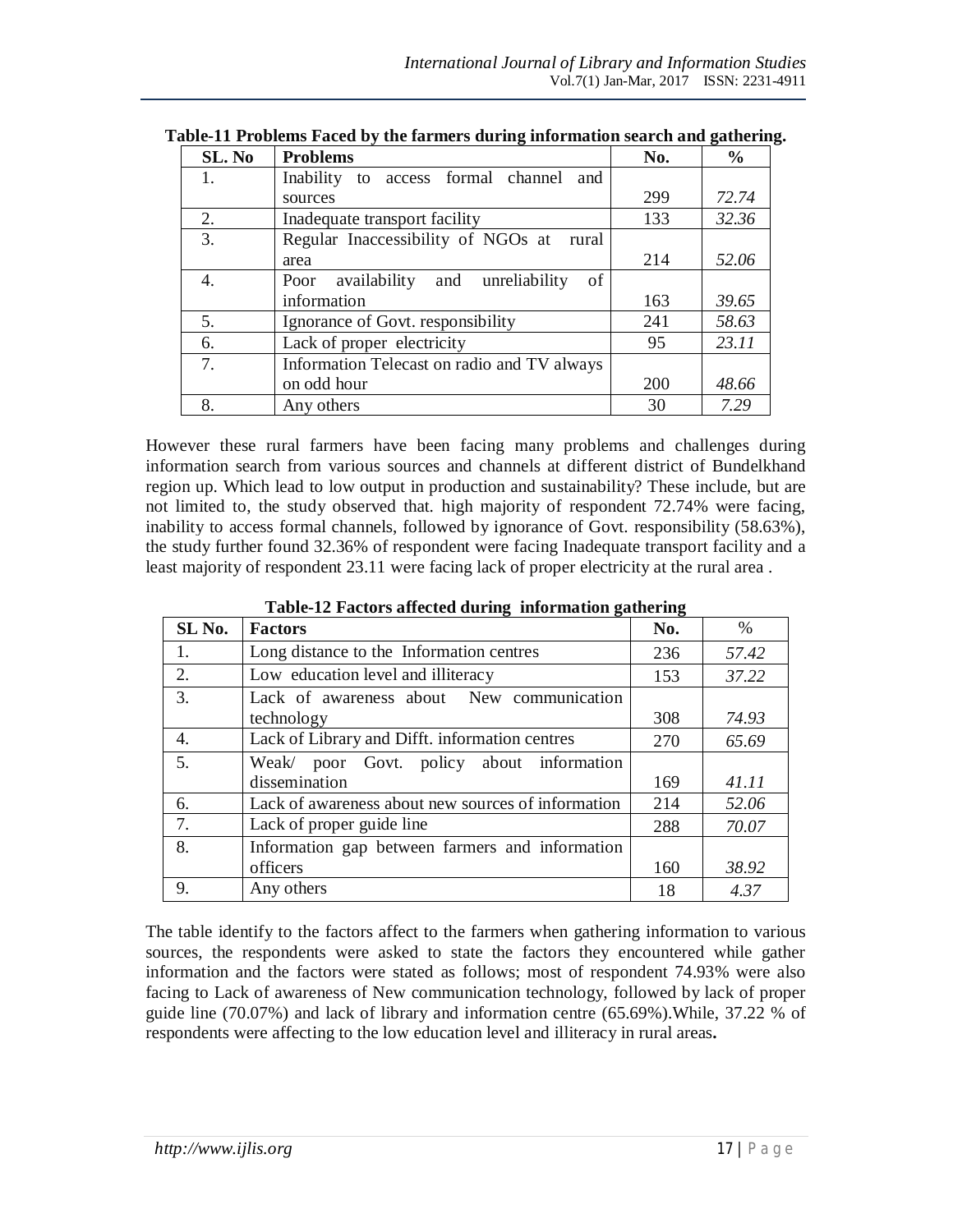| <b>Attitudes</b>                                     | <b>Stron</b><br>gly<br>agree | $\%$  | <b>Somew</b><br>hat<br>agree | $\frac{0}{6}$ | <b>Neut</b><br>ral | $\%$  | <b>Disag</b><br>ree | $\%$  |
|------------------------------------------------------|------------------------------|-------|------------------------------|---------------|--------------------|-------|---------------------|-------|
| Hard to decide where to<br>look info.                | 205                          | 49.87 | 65                           | 15.81         | 112                | 27.25 | 29                  | 7.05  |
| Selecting sources is difficult                       | 76                           | 18.49 | 166                          | 40.38         | 139                | 33.81 | 30                  | 7.29  |
| Search lots of Information                           | 62                           | 15.08 | 197                          | 47.93         | 110                | 26.76 | 39                  | 9.48  |
| Little access to information                         | 191                          | 46.47 | <b>110</b>                   | 26.76         | 45                 | 10.94 | 65                  | 15.81 |
| Need assistance to<br>intermediary                   | 44                           | 10.70 | 199                          | 48.41         | 120                | 29.19 | 47                  | 11.43 |
| Take lots of effort in<br>searching information      | 72                           | 17.51 | 178                          | 43.30         | 117                | 28.46 | 44                  | 10.70 |
| Compare information from<br><b>Different Sources</b> | 91                           | 22.14 | 100                          | 24.33         | 131                | 31.87 | 89                  | 21.65 |

**Taable-13 Farmers Attitudes towards the information accessed from various sources**

The table-13 shows to Farmers Attitudes towards the information accessed from various sources at rural areas of above districts. Attitude is a settled way of thinking or feeling, opinion about something. In this study farmers had various opinions towards the information. The study examined a good majority of farmers 49.87% were strongly agree with statement hard to decide where look to info. and little access information (46.74%), while farmers were also somewhat agreed toned assistance from intermediary (48.41%) and search lot of information (47.93%). The study further examined at Mahoba district one third respondent of the farmers 33.81% were neutral on Selecting sources is difficult and Need assistance from (29.19%), while few respondent also disagree with Little access to information (15.81%) and need assistant to intermediary

| SL. No | <b>Satisfaction Level</b>  | No. |       |
|--------|----------------------------|-----|-------|
|        | Satisfied                  | 57  | 13.86 |
|        | <b>Partially Satisfied</b> | 120 | 29.19 |
|        | Moderately                 |     |       |
|        | Satisfied                  | 95  | 23.11 |
|        | Not satisfied              | 139 | 33.81 |

**Table-14 Satisfaction level of farmers in terms of getting information.**

The table indicates .to satisfaction level of farmers in terms of getting information from various sources. The satisfaction level majored in satisfied, partially satisfied, moderately satisfied and not satisfied. The study examined that majority of respondents 33.81% didn't satisfy to the getting information, followed by partially satisfied (29.19%) and few respondents were observed satisfy with the getting information.

#### **Conclusions & Recommendations**

The study has shown that male farmers community devoted to farming, while female were indirectly involved higher education status were very low due to inability of higher institution